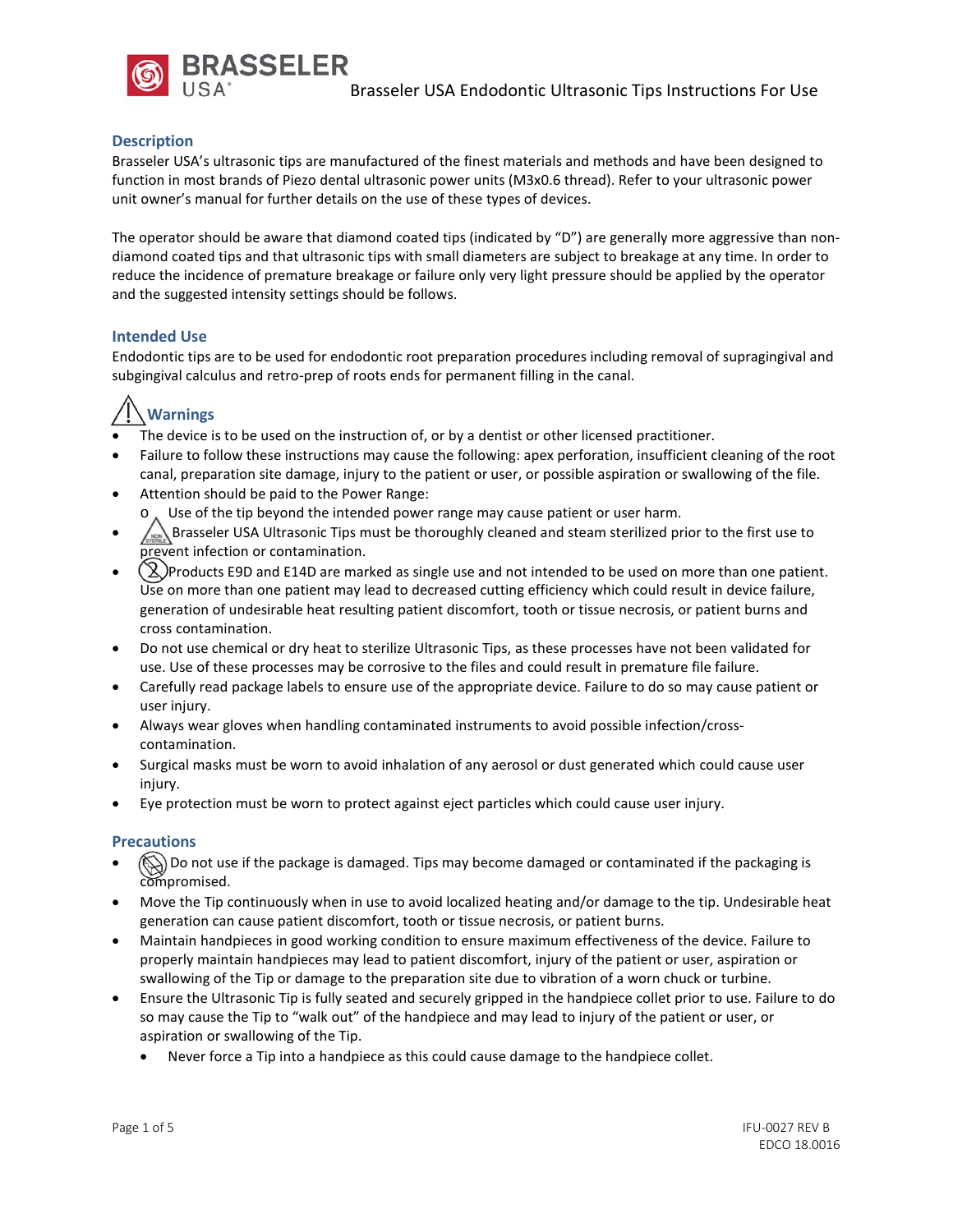



#### **General Instructions**

B.E.S.T Brasseler Endodontic Surgery Tips

BEST-1D -Power Range: Min-3 Angled 80° at the working end, with a 0.5mm diameter x 3.0mm cutting surface. Designed as a general purpose tip for anterior and posterior areas.

#### BEST-2D -Power Range: Min-3

Similar to the BEST-1D, with a 0.7mm diameter x 3.0mm cutting surface for larger diameter roots.

#### BEST-3D -Power Range: Min-3

A double angled, 75° instrument designed for use on the buccal root of the mandibular right molar and mesial buccal of the maxillary left molar. 0.5mm diameter x 3.0mm cutting surface.

#### BEST-4D -Power Range: Min-3

A double angled, 110° instrument designed for use on the lingual root of the mandibular left molar and distal buccal of the maxillary right molar. 0.5mm diameter x 3.0mm cutting surface.

#### BEST-5D -Power Range: Min-3

A mirror image of the BEST-3D, for use on the buccal roots of the mandibular left molar and mesial buccal of the maxillary right molar. 0.5mm diameter x 3.0mm cutting surface.

#### BEST-6D -Power Range: Min-3

A mirror image of the BEST-4D, for use on lingual roots of the mandibular right molar and distal buccal of the maxillary left molar. 0.5mm diameter x 8.0mm cutting surface.

E4 -Power Range: Min-3 Designed for root canal cleaning; water cooled

E9 -Power Range: Min-4 Designed for removal of filling and foreign material; water cooled

E9D -Power Range: Min-4 Designed for access refinement and troughing; water cooled; diamond coated

E14D –Power Range: Min-4 Designed for enlargement of root canal wall; water cooled; diamond coated

#### E15 -Power Range: Min-3

Often referred to as the "Ball Tip," the E15 can be used to safely remove a variety of posts retained with various cementing agents. The E15 is activated and placed directly on the post and moved circumferentially around for approximately 10 minutes. If this does no loosen and free the post, then an alternate method should be used. If using a post removal system or steiglitz pliers you may place the E15 tip directly on device. This transfers vibration to the post that aids the post loosening process. This process is called "indirect ultrasonics." CAUTION! DO NOT PLACE THE E15 DIRECTLY ON A CERAMIC CROWN OR BRIDGE. The E15 should be placed 2-3mm above the metal margin to vibrate it loose. It may cause severe damage to the prosthesis if placed directly on ceramics.

#### E15D -Power Range: Min-3

The shank of the E15D is similar to the E4 or E14D but the head/tip design is that of a round bur (slightly smaller than a #2 round bur). It is used for troughing and pulp stone removal.

#### E16D -Power Range: Min-4

The E16D is an all-purpose tapered instrument used primarily within the pulp chamber. The E16D is used for eliminating pulp stones, removing dentin, trephine around obstructions within the pulp chamber and locating hidden orifices such as MB2 systems. The E16D can also be used to safely and efficiently remove restorative materials and amalgams and is capable of eliminating materials extending below the orifice.

E17D, E18D, & E19D -Power Range: Min-3 Due to their small cross sectional diameters and lengths, these tips must be used with a very low power setting. It is not necessary to apply force to these instruments as the diamond coating will aggressively remove dentin and debris along the lateral sides of the tip. These tips should be used in the coronal, middle and apical one-third of roots. Each instrument gets progressively smaller in the cross sectional diameter and longer in the overall length. The three sizes allow the clinician greater control as the instruments are selected according to safe access and depth of the procedure. Uses include: Trephine around posts, chasing calcified canals, eliminating brick hard paste type material,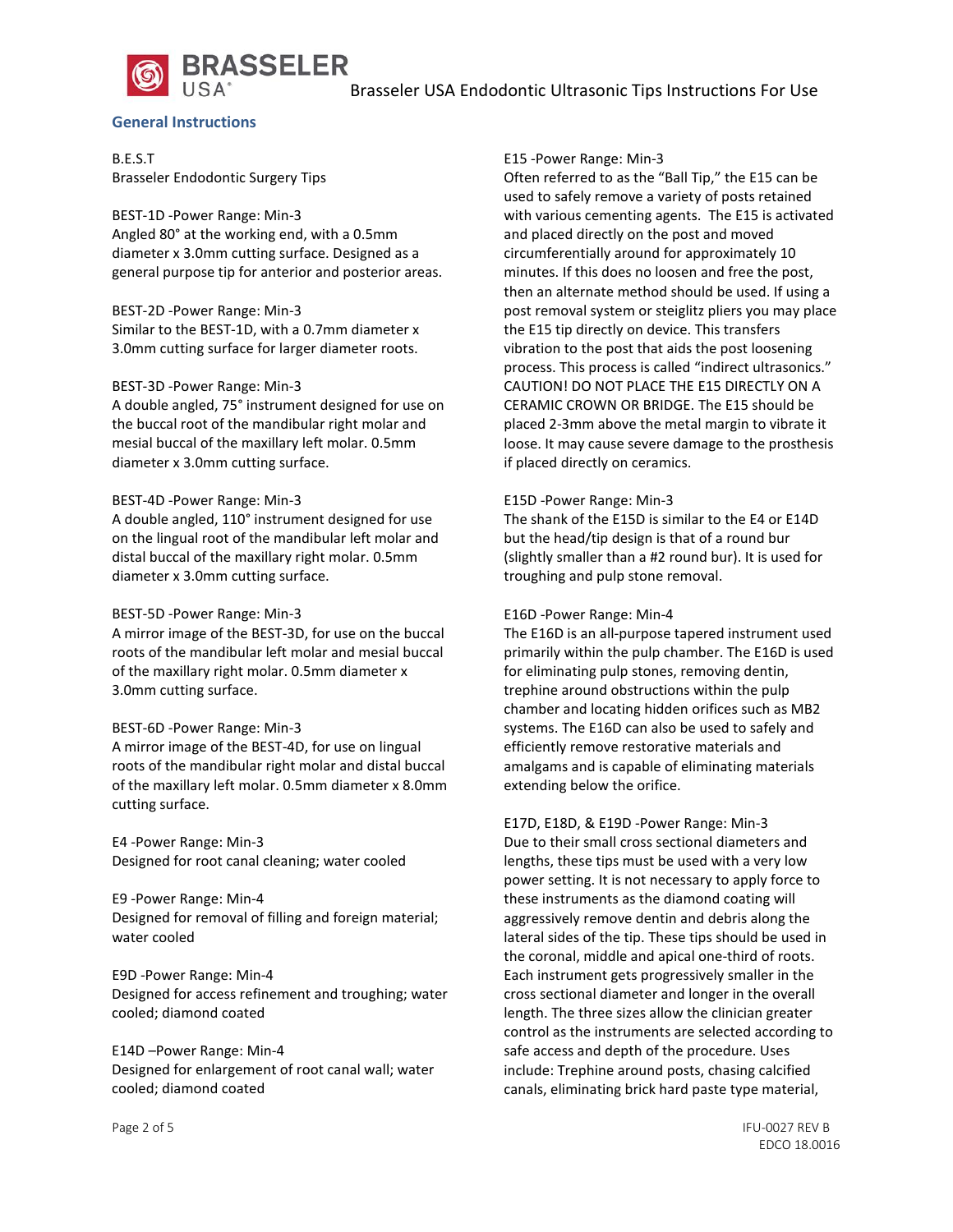

Brasseler USA Endodontic Ultrasonic Tips Instructions For Use

broken instrument removal and other intra canal obstructions.

E20, E21, & E2 -Power Range: Min-3 Due to their small cross sectional diameters and lengths, these tips must be used with a very low power setting. The instruments are made of titanium alloy, not NiTi. They will hold a bend if applied

forcefully. The titanium alloy results in a smoother cutting action with less chatter, thereby increasing tactile sense. They are generally used in the mid and apical portion of the root with illumination and magnification. These instruments are end cutting inly and are commonly used to ditch around broken files, aiding in their removal.

# **Return Policy/Disclaimer**

Due to the nature of how ultrasonic tips are used (gradually worn down), Brasseler USA does not accept returns or exchanges unless it is determined by Brasseler USA that there is a manufacturers defect. Brasseler USA does not assume any responsibility or liability for incorrect diagnosis or failed procedures due to operator error or equipment/instrumentation malfunction.

#### **Special Note**

All Brasseler USA ultrasonic power units and ultrasonic tip kits come with a tip wrench but individual replacement tips do not. The order code for the tip wrench is CR-2.

#### **Cleaning and Sterilization Instructions**

| Scope                               | These instructions are applicable to all Brasseler USA Ultrasonic Tips. Ultrasonic Tips are provided mechanically                                                                                                                                                                                                                                                                                                                                                                             |  |  |  |  |
|-------------------------------------|-----------------------------------------------------------------------------------------------------------------------------------------------------------------------------------------------------------------------------------------------------------------------------------------------------------------------------------------------------------------------------------------------------------------------------------------------------------------------------------------------|--|--|--|--|
|                                     | clean, but are not sterile. Therefore, the Tips should be sterilized before first use.                                                                                                                                                                                                                                                                                                                                                                                                        |  |  |  |  |
| Warnings                            | 1. Cleaning agents with chlorine or chloride as the active ingredients are corrosive and must not be used.<br>Cleaning agents with neutral pH are recommended.<br>2. Do not use Cold Sterilizing Methods for the sterilization of the Tips. These agents often contain strong<br>oxidizing chemicals that may dull or weaken Tips.<br>3. Vigorous scrubbing of the Tips may cause damage. Care should be taken to ensure that files are not broken<br>or damaged during the cleaning process. |  |  |  |  |
| <b>Reprocessing Limitations</b>     | The end of life is determined by the wear and damage in use. Ultrasonic Tips should be inspected for defects<br>during the cleaning process.<br>Products E9D and E14D are single use. Do not reuse.                                                                                                                                                                                                                                                                                           |  |  |  |  |
| Containment/<br>Transportation      | If transported wet, there is an increased chance of staining or corrosion.                                                                                                                                                                                                                                                                                                                                                                                                                    |  |  |  |  |
| <b>Manual Cleaning</b><br>Procedure | If hand cleaning is the only available option, Ultrasonic Tips should be cleaned in a sink reserved for cleaning<br>instruments.                                                                                                                                                                                                                                                                                                                                                              |  |  |  |  |
|                                     | Rinse the Ultrasonic Tip (and dedicated instrument block, if applicable) under cool running water for at least<br>one (1) minute.                                                                                                                                                                                                                                                                                                                                                             |  |  |  |  |
|                                     | Prepare a fresh bath of neutral-pH cleaning solution. Follow the cleaning agent's manufacturer's instructions.<br>Immerse the Ultrasonic Tip (and instrument block) and soak for at least ten (10) minutes.                                                                                                                                                                                                                                                                                   |  |  |  |  |
|                                     | After soaking, and keeping it immersed, brush thoroughly away from the body using the neutral cleaning agent<br>for at least one (1) minute. Care should be taken to avoid spreading contaminants by spraying or splashing<br>during the brushing process. Use wire brushes with caution as brass particles may result in galvanic corrosion<br>and steel particles may cause discoloration of stainless steel.                                                                               |  |  |  |  |
|                                     | Special care should be taken to clean crevices and other hard to reach areas thoroughly. Visually inspect to<br>confirm the removal of debris. Repeat the cycle if needed.                                                                                                                                                                                                                                                                                                                    |  |  |  |  |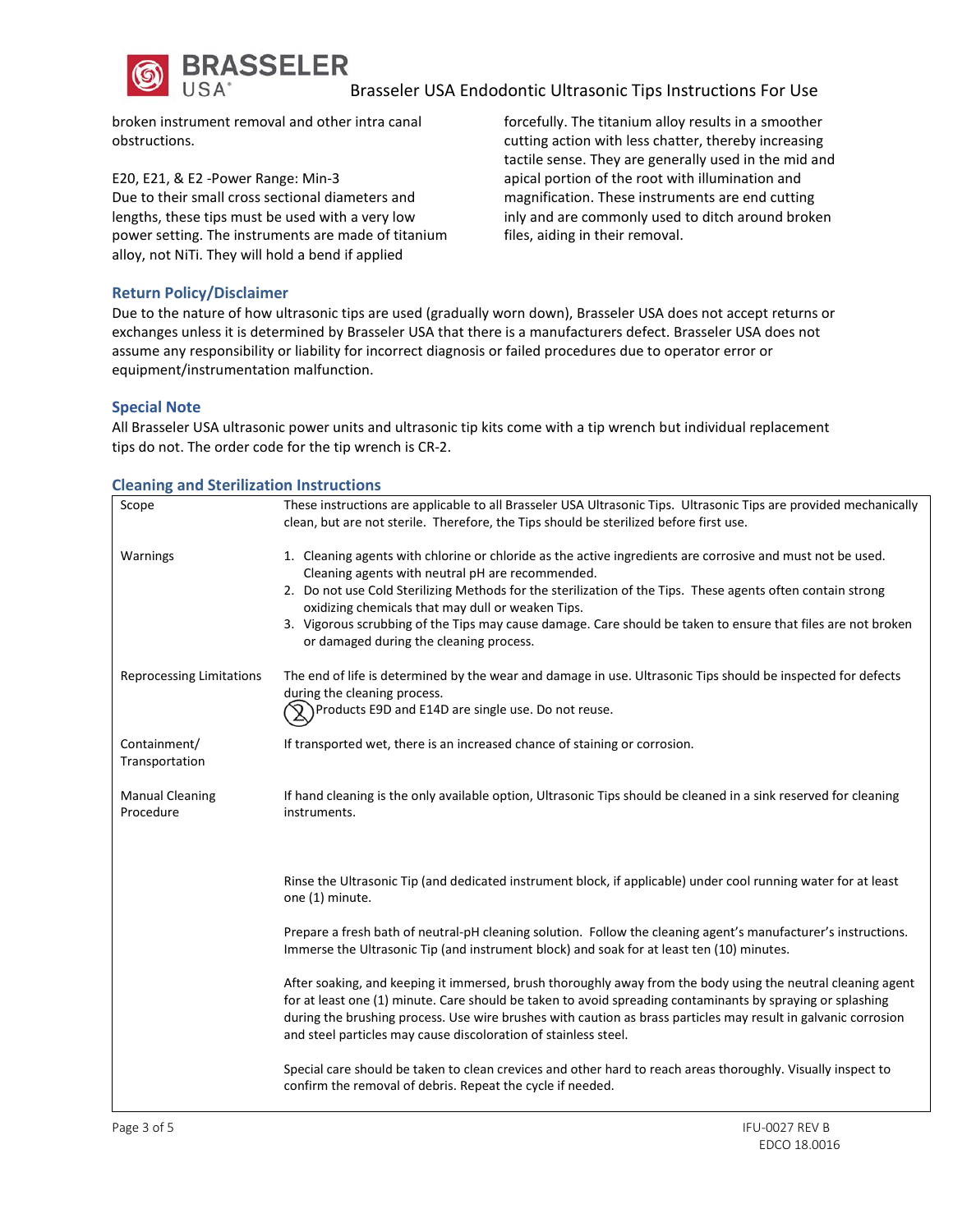**BRASSELER** 

Brasseler USA Endodontic Ultrasonic Tips Instructions For Use

Thoroughly rinse the Ultrasonic Tip under running warm water for at least one (1) minute and until visibly clean. Dry the device using a non-shedding wipe or clean compressed air. Ultrasonic Cleaning Procedure Prepare a fresh pH-neutral cleaning solution; place the Ultrasonic Tip in the dedicated instrument block (if applicable) and then place in a sonication unit. Follow the cleaning agent manufacturers' instructions for correct concentration, exposure time, temperature, and water quality. Completely submerge the device in the cleaning solution and sonicate for at least fifteen (15) minutes. Perform a final thorough rinse of the device under running warm tap water for at least (1) minute. Visually inspect to confirm the removal of debris. Repeat the cycle if needed. Dry the device using a non-shedding wipe or clean compressed air. Inspection Testing 1. Carefully inspect each device to ensure that all debris has been removed. 2. Visually inspect the device for damage/ wear that would prevent proper operation. a. Do not use if the tip is broken. b. Do not use if there is a broken section of a file. c. Do not use if there is evidence of corrosion. d. Do not use if the reference markings are illegible. Packaging Singly: Pack the Ultrasonic Tips in pouches validated for sterilization Sterilization Use the following steam sterilization cycle for : BEST 1D-6D; E15, E15D, E16D, E17D, E18D, E19D, E20D, E21D, and E22D Cycle Type Minimum Sterilization Exposure Time (minutes) Minimum Sterilization Exposure Temperature Minimum Dry Time (minutes) Gravity 10 135°C (275°F) 30 Pre-vacuum (4 Pulses) 3 134°C (273°F) 30 Use the following steam sterilization cycles for : E9D and E14D Cycle Type Minimum **Sterilization** Exposure Time (minutes) Minimum Sterilization Exposure Temperature Minimum Dry Time (minutes) Gravity | 15 | 132°C (270°F) | 15 Gravity 10 135°C (275°F) 30 Pre-vacuum | 4 | 132°C (270°F) | 20 Pre-vacuum 3 134°C (273°F) 30 Pre-vacuum 3 135°C (275°F) 16 Use the following steam sterilization cycles for : E4 and E9 Cycle Type Minimum Sterilization Exposure Time Minimum Sterilization Exposure Minimum Dry Time (minutes)

(minutes)

Temperature